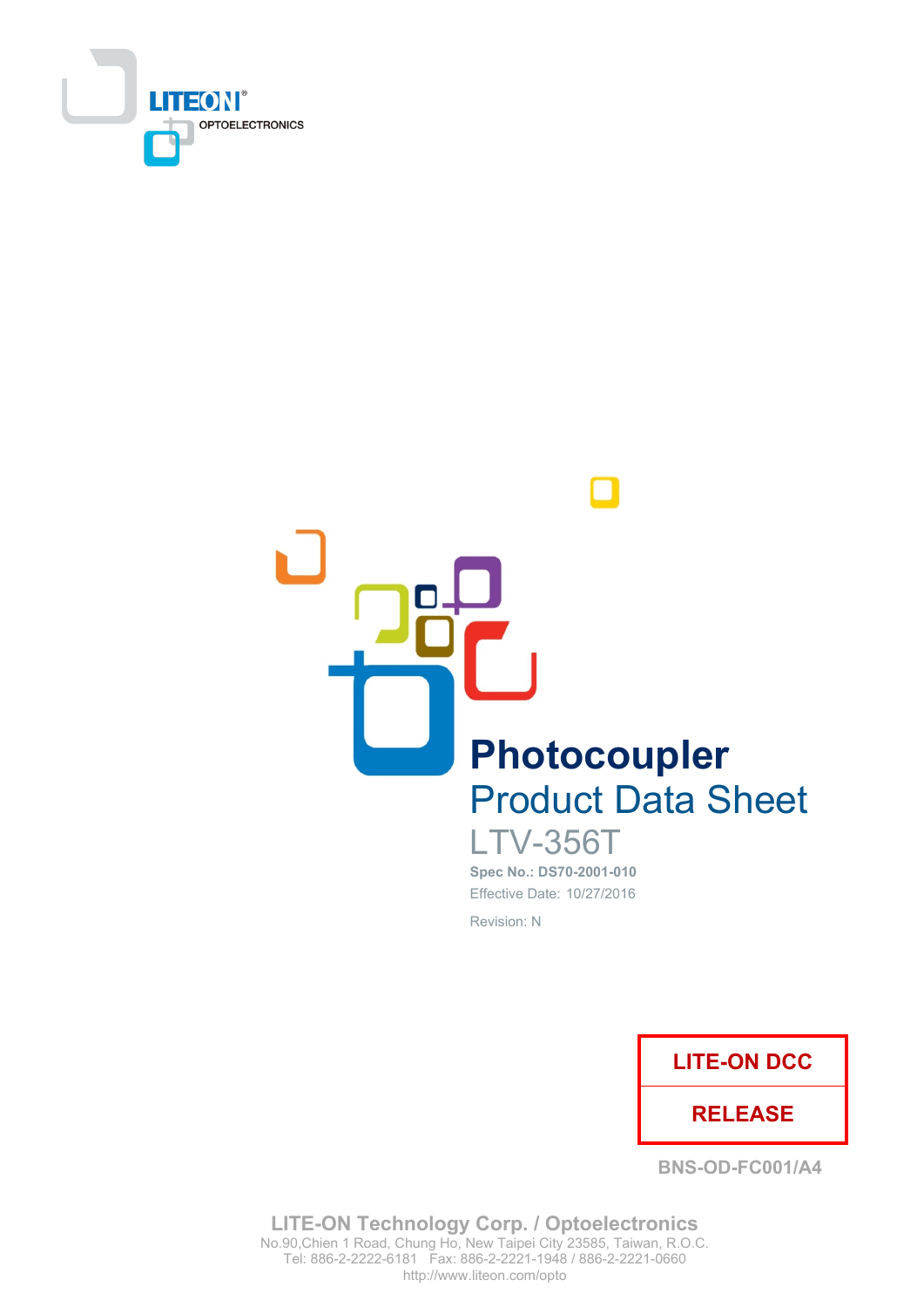

# Photocoupler LTV-356T series

## 1. DESCRIPTION

#### **1.1 Features**

- Current transfer ratio ( CTR : MIN. 50% at  $I_F$  = 5mA,  $V_{CE}$  = 5V )
- High input-output isolation voltage (Viso = 3,750Vrms)
- High collector-emitter voltage ( $V_{\text{CEO}} = 80V$ )
- Mini-flat package : 2.0mm profile : LTV-356T
- Safety approval **UL 1577** VDE DIN EN60747-5-5 (VDE 0884-5), CSA CA5A CQC GB4943.1-2011/ GB8898-2011 FIMKO/DEMKO/SEMKO/NEMKO
- RoHS Compliance All materials be used in device are followed EU RoHS directive (No.2002/95/EC).
- ESD pass HBM 8000V/ MM2000V/ CDM2000V
- MSL class1

#### **1.2 Applications**

- Hybrid substrates that require high density mounting.
- Programmable controllers
- System appliance, measuring instruments

 $1/12$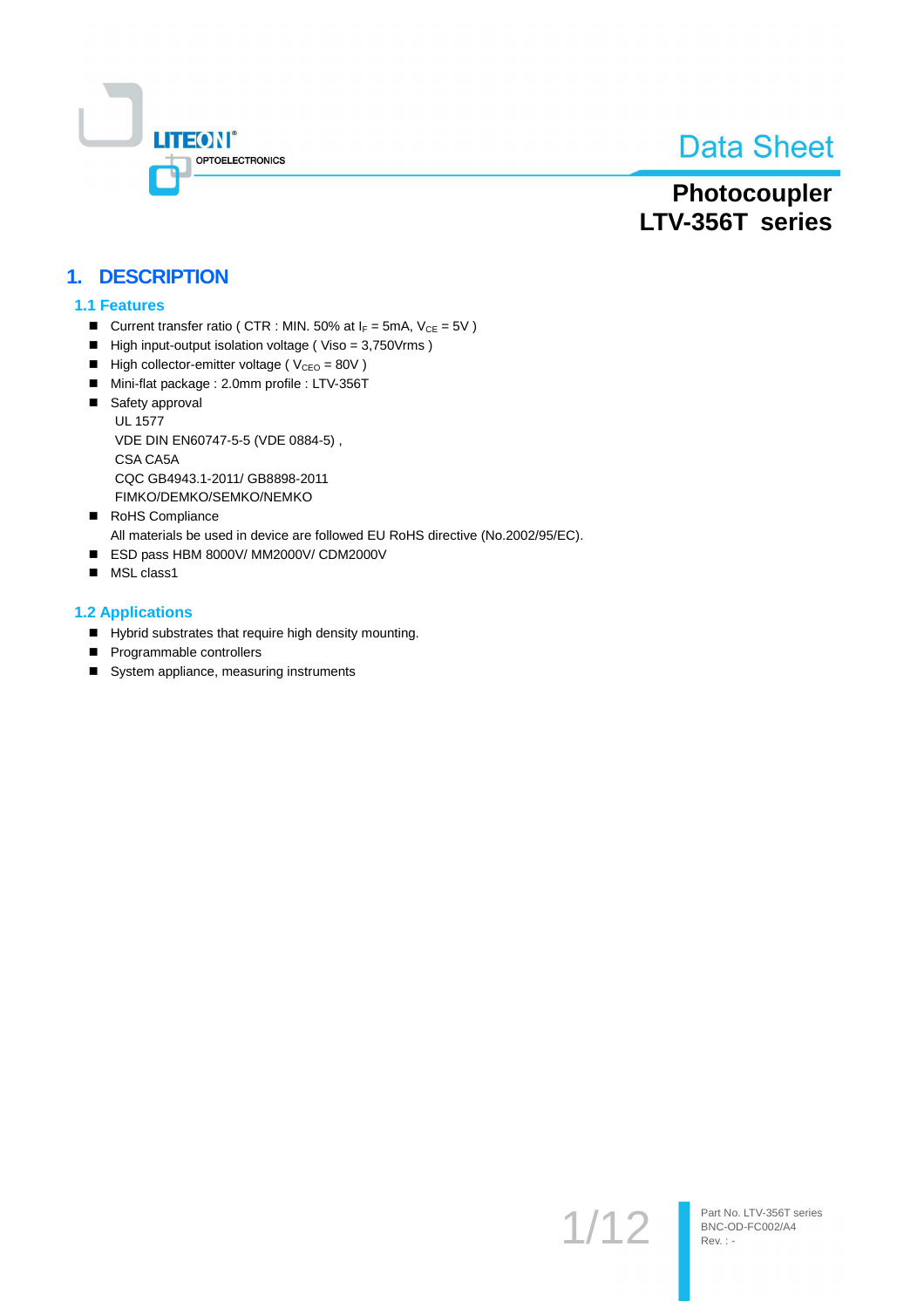

# Photocoupler LTV-356T series

## 2. PACKAGE DIMENSIONS

#### 2.1 LTV-356T series



#### Notes:

- 1. 1-digit year code, Example : 2010 = A 2-digit work week ranging from '01' to '53'
- 2. Factory identification mark shall be marked (W: China -CZ, X: China -TJ)
- 3. Rank shall be or shall not be marked.
- "<sup>o</sup>" indicates halogen free option. 4.
- 5. "4"or"V" for VDE option.

\*All dimensions in millimeters.

 $2/12$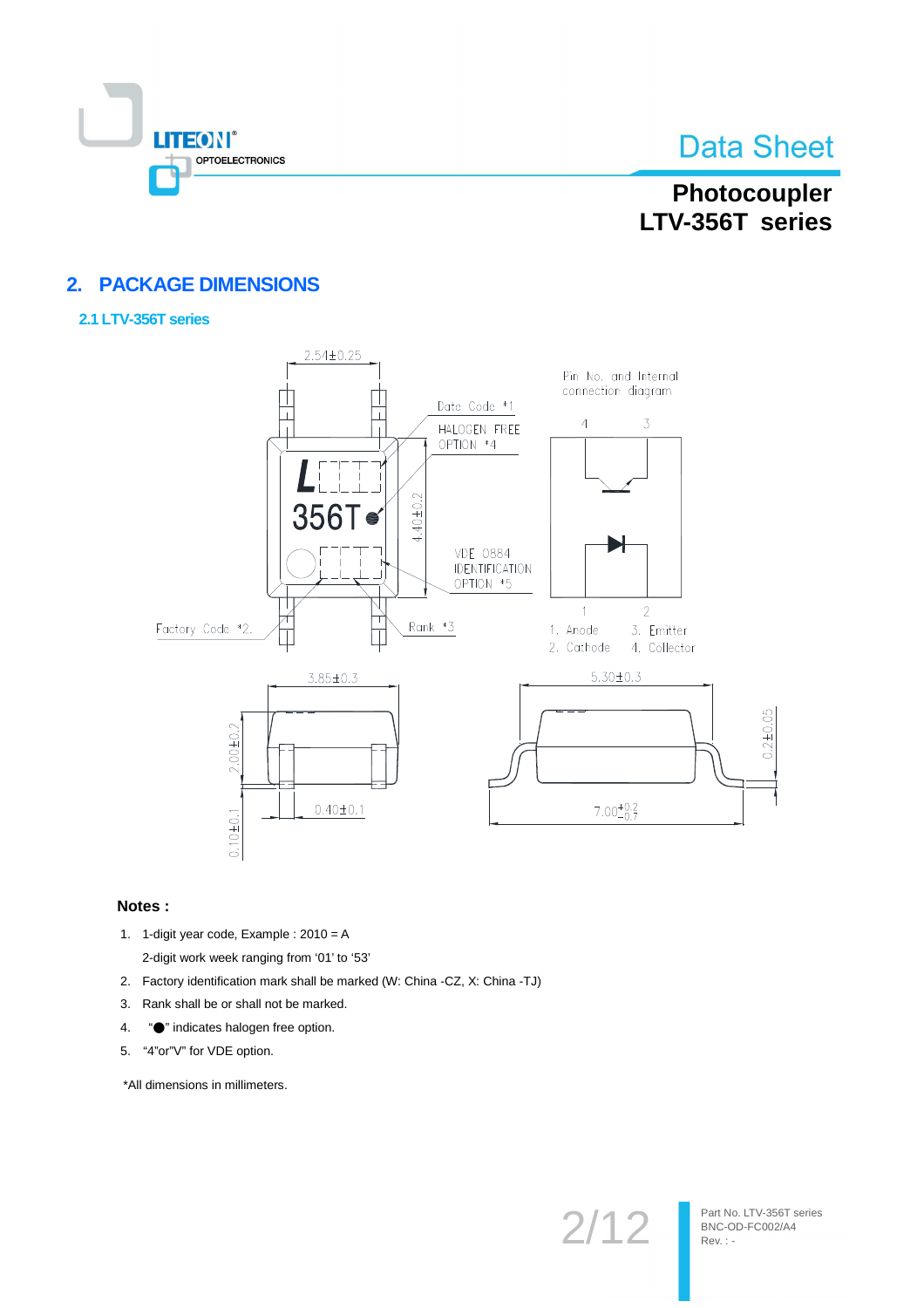

# Photocoupler LTV-356T series

## **3. TAPING DIMENSIONS**

## 3.1 LTV-356T-TP

### 3.2 LTV-356T-TP1



| <b>Description</b>                        | <b>Symbol</b>  | Dimension in mm (inch) |
|-------------------------------------------|----------------|------------------------|
| Tape wide                                 | W              | $12\pm0.3$ (0.472)     |
| Pitch of sprocket holes                   | $P_0$          | $4\pm0.1$ (0.157)      |
| Distance of compartment                   | F              | $5.5\pm0.1$ (0.217)    |
|                                           | P <sub>2</sub> | $2\pm0.1$ (0.079)      |
| Distance of compartment to<br>compartment | $P_1$          | $8\pm0.1$ (0.315)      |

#### **3.3 Quantities Per Reel**

| <b>Package Type</b> | <b>LTV-356T series</b> |
|---------------------|------------------------|
| Quantities (pcs)    | 3000                   |

 $3/$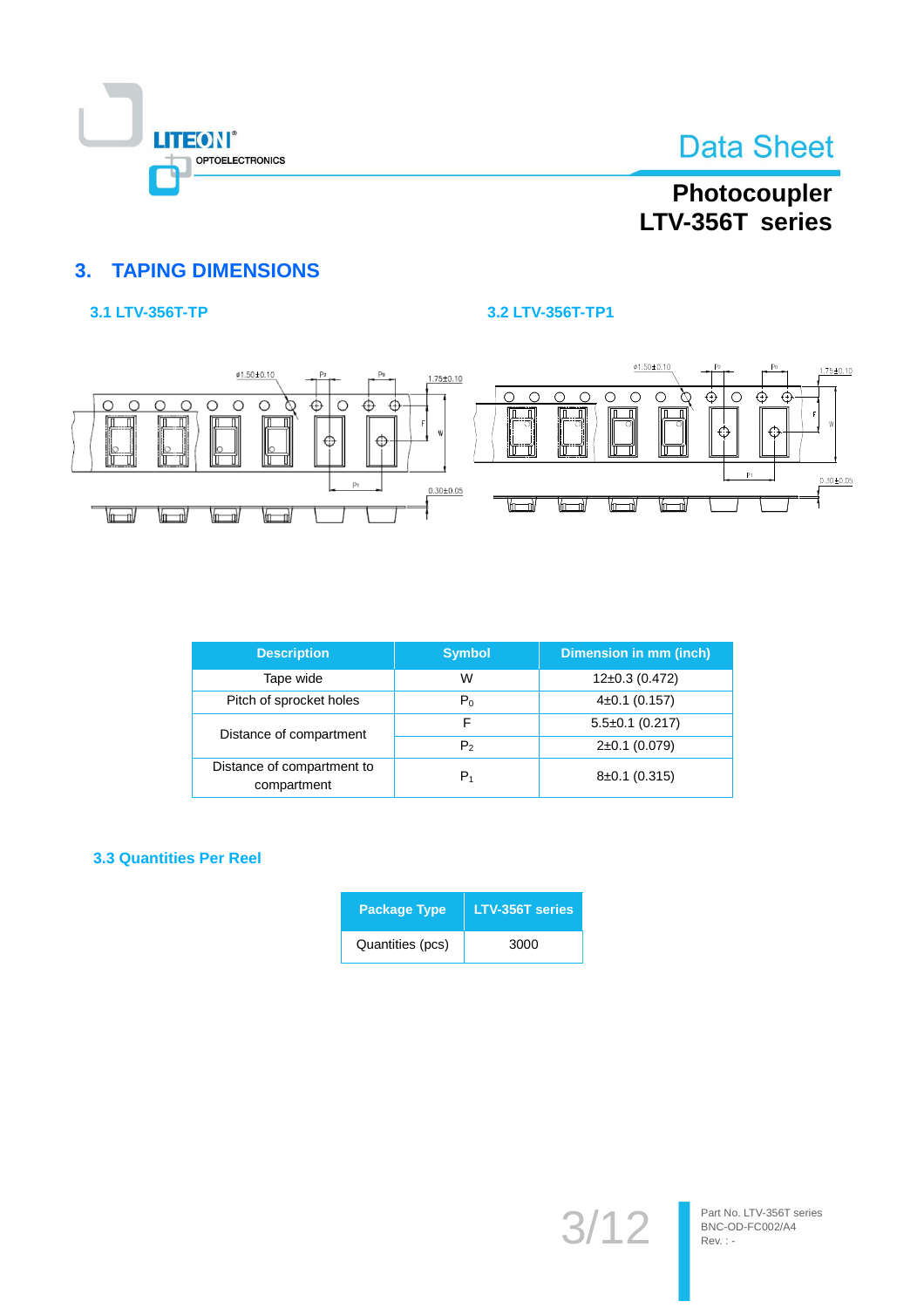

# Photocoupler LTV-356T series

## **4. RATING AND CHARACTERISTICS**

#### 4.1 Absolute Maximum Ratings at Ta=25°C

|        | <b>Parameter</b>                   | <b>Symbol</b>           | <b>Rating</b> | <b>Unit</b>   |
|--------|------------------------------------|-------------------------|---------------|---------------|
|        | <b>Forward Current</b>             | IF.                     | 50            | mA            |
|        | Reverse Voltage                    | $V_{R}$                 | 6             | $\vee$        |
| Input  | Power Dissipation                  | P                       | 70            | mW            |
|        | Junction Temperature               | $T_{J}$                 | 125           | °C            |
|        | Collector - Emitter Voltage        | <b>V<sub>CEO</sub></b>  | 80            | V             |
|        | Emitter - Collector Voltage        | V <sub>ECO</sub>        | 6             | $\vee$        |
| Output | <b>Collector Current</b>           | $\mathsf{I}_\mathsf{C}$ | 50            | mA            |
|        | <b>Collector Power Dissipation</b> | $P_{C}$                 | 150           | mW            |
|        | Junction Temperature               | $T_{J}$                 | 125           | $^{\circ}$ C  |
|        | <b>Total Power Dissipation</b>     | $P_{\text{tot}}$        | 170           | mW            |
| 1.     | <b>Isolation Voltage</b>           | $V_{\rm iso}$           | 3750          | $V_{\rm rms}$ |
|        | <b>Operating Temperature</b>       | $T_{\text{opr}}$        | $-55 - +110$  | °C            |
|        | Storage Temperature                | $T_{\text{stg}}$        | $-55 - +150$  | °C            |
| 2.     | <b>Soldering Temperature</b>       | $T_{sol}$               | 260           | $^{\circ}C$   |

1. AC For 1 Minute, R.H. =  $40 \sim 60\%$ 

Isolation voltage shall be measured using the following method.

- (1) Short between anode and cathode on the primary side and between collector and emitter on the secondary side.
- (2) The isolation voltage tester with zero-cross circuit shall be used.
- (3) The waveform of applied voltage shall be a sine wave.
- 2. For 10 Seconds

 $4/12$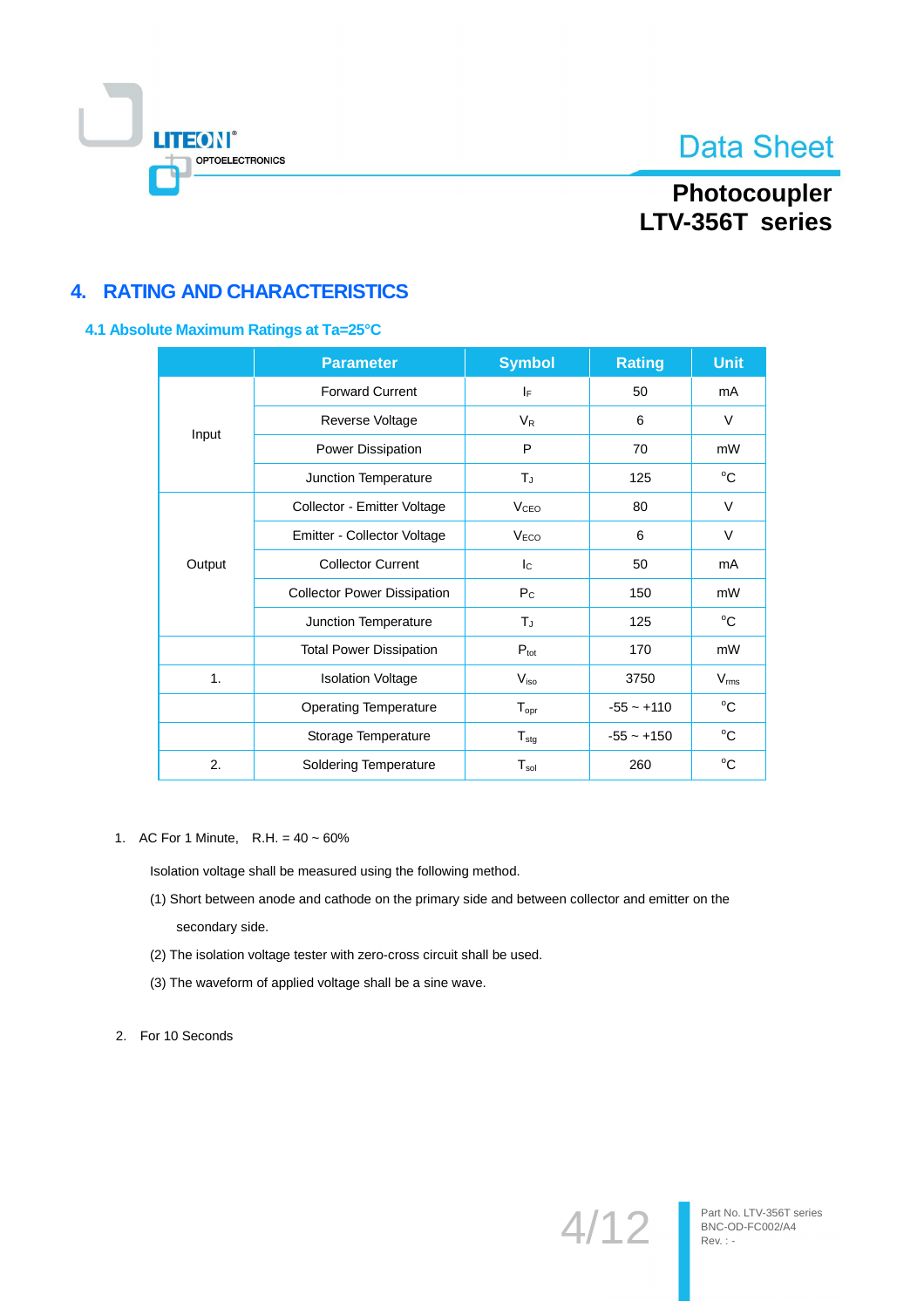

# Photocoupler<br>LTV-356T series

## 4.2 ELECTRICAL OPTICAL CHARACTERISTICS at Ta=25°C

|                                           | <b>Parameter</b> |                                                | <b>Symbol</b>           | Min.             | Typ.                    | Max.         | <b>Unit</b> | <b>Test Condition</b>             |
|-------------------------------------------|------------------|------------------------------------------------|-------------------------|------------------|-------------------------|--------------|-------------|-----------------------------------|
|                                           |                  | Forward Voltage                                | $V_F$                   |                  | 1.2                     | 1.4          | V           | $I_F = 20mA$                      |
| Input                                     |                  | <b>Reverse Current</b>                         | $I_R$                   |                  |                         | 10           | μA          | $V_R = 4V$                        |
|                                           |                  | <b>Terminal Capacitance</b>                    | C <sub>t</sub>          |                  | 30                      | 250          | pF          | $V=0$ , $f=1KHz$                  |
| Output                                    |                  | <b>Collector Dark Current</b>                  | I <sub>CEO</sub>        |                  |                         | 100          | nA          | $V_{CE}$ =20V, $I_F$ =0           |
|                                           |                  | <b>Collector-Emitter</b><br>Breakdown Voltage  | <b>BV<sub>CEO</sub></b> | 80               |                         |              | V           | $I_C = 0.1mA, I_F = 0$            |
|                                           |                  | Emitter-Collector<br>Breakdown Voltage         | <b>BV<sub>ECO</sub></b> | 6                |                         |              | V           | $I_E=10\mu A$ , $I_F=0$           |
| <b>TRANSFER</b><br><b>CHARACTERISTICS</b> |                  | <b>Collector Current</b>                       | $I_{\rm C}$             | 2.5              |                         | 30           | mA          | $I_F = 5mA$                       |
|                                           | 1.               | <b>Current Transfer Ratio</b>                  | <b>CTR</b>              | 50               |                         | 600          | $\%$        | $V_{CE} = 5V$                     |
|                                           |                  | Collector-Emitter<br><b>Saturation Voltage</b> | $V_{CE(sat)}$           |                  |                         | 0.2          | V           | $I_F = 20mA$<br>$IC=1mA$          |
|                                           |                  | <b>Isolation Resistance</b>                    | $R_{iso}$               | $5\times10^{10}$ | $1 \times 10^{11}$      |              | Ω           | DC500V,<br>$40 \sim 60\%$ R.H.    |
|                                           |                  | <b>Floating Capacitance</b>                    | Cf                      |                  | 0.6                     | $\mathbf{1}$ | pF          | $V=0$ , f=1MHz                    |
|                                           |                  | Response Time (Rise)                           | tr                      |                  | $\overline{\mathbf{4}}$ | 18           | μs          | $V_{CE} = 2V$ ,                   |
|                                           |                  | Response Time (Fall)                           | tf                      |                  | $\mathfrak{S}$          | 18           | $\mu s$     | $I_C = 2mA$<br>$R_L = 100\Omega,$ |

$$
1. \ \mathrm{CTR} = \frac{I_{\mathrm{C}}}{I_{\mathrm{F}}} \times 100\%
$$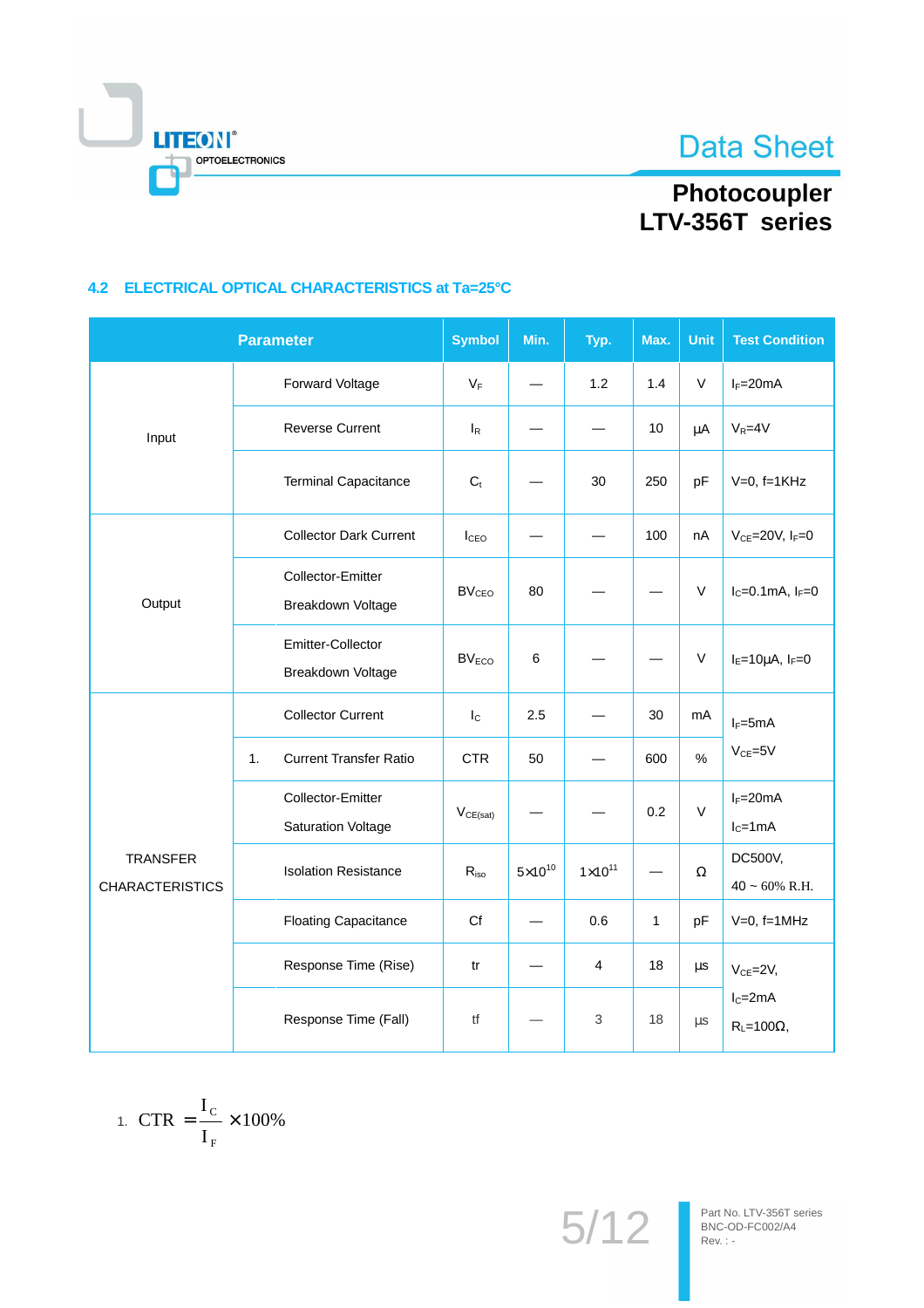

# Photocoupler<br>LTV-356T series

## 5. RANK TABLE OF CURRENT TRANSFER RATIO (CTR)

| <b>Parameter</b>          | <b>CTR Rank</b>                | <b>Min</b> | <b>Max</b> | <b>Condition</b>                               |  |  |
|---------------------------|--------------------------------|------------|------------|------------------------------------------------|--|--|
| DC Current Transfer Ratio | A                              | 80         | 160        |                                                |  |  |
|                           | B                              | 130        | 260        |                                                |  |  |
|                           | С                              | 200        | 400        | $I_F$ =5mA, $V_{CF}$ =5V, Ta=25 <sup>o</sup> C |  |  |
|                           | D                              | 300        | 600        |                                                |  |  |
|                           | A or B or C or D or<br>No mark | 50         | 600        |                                                |  |  |

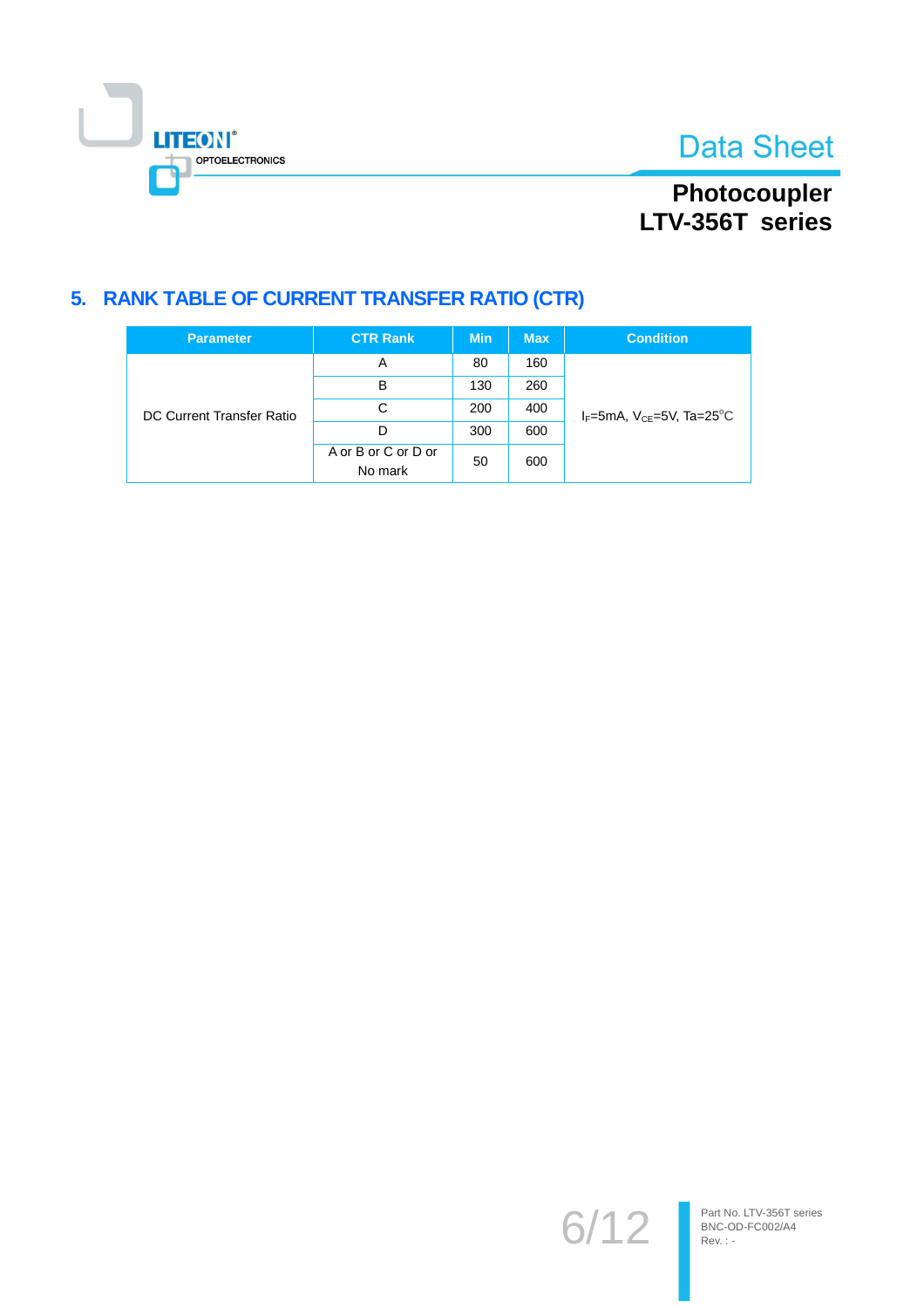

# Photocoupler LTV-356T series

## 6. CHARACTERISTICS CURVES (TYPICAL PERFORMANCE)











Fig.2 Collector Power Dissipation vs. Ambient Temperature



Fig.4 Forward Current vs. Forward



## Fig.6 Collector Current vs.

Collector-emitter Voltage



7/1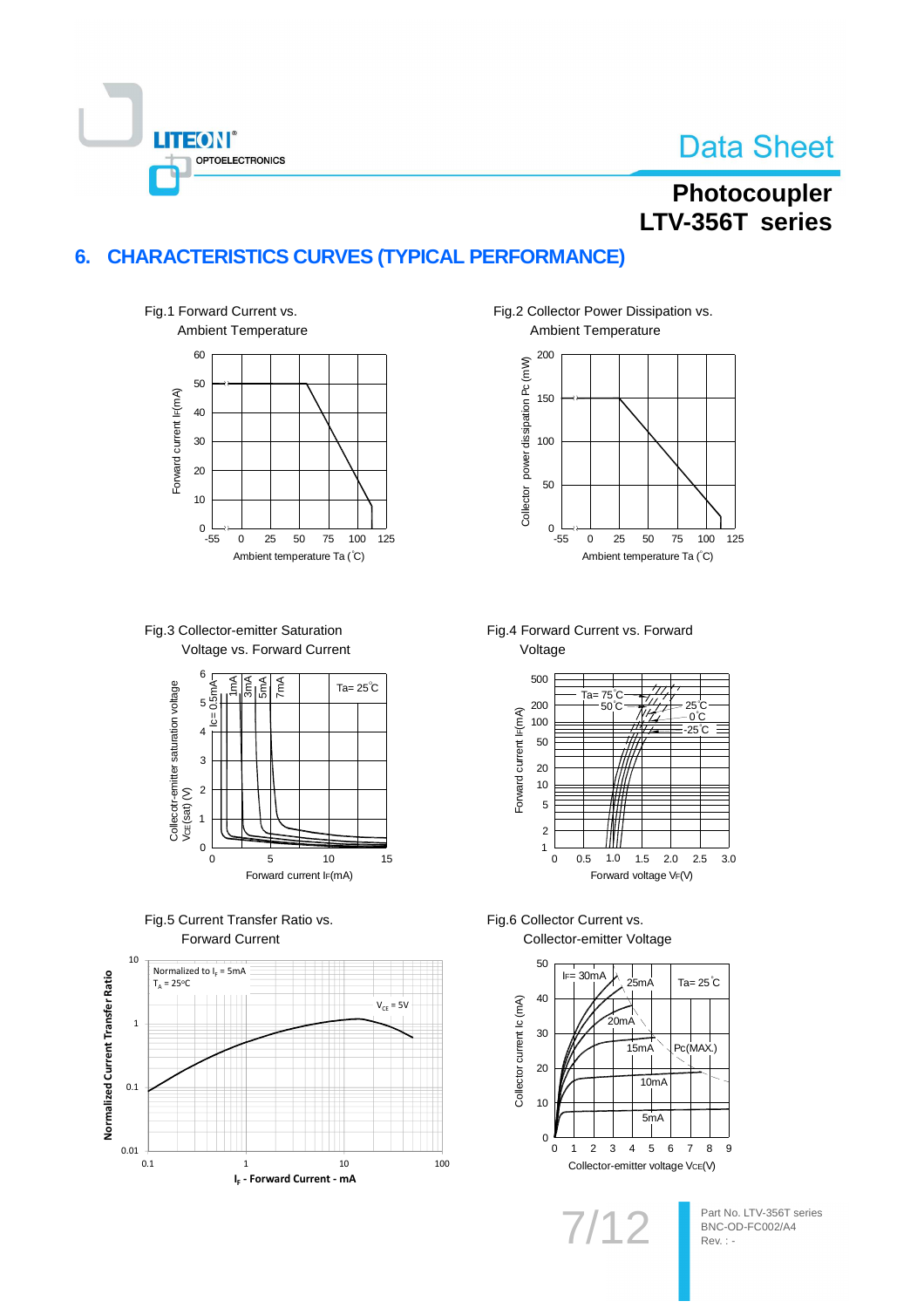

## Photocoupler LTV-356T series



#### Fig.7 Relative Current Transfer Ratio vs. Ambient Temperature





#### Fig.11 Frequency Response







Fig.10 Response Time vs. Load Resistance



#### Test Circuit for Response Time



**Test Circuit for Frequency Response** Vcc

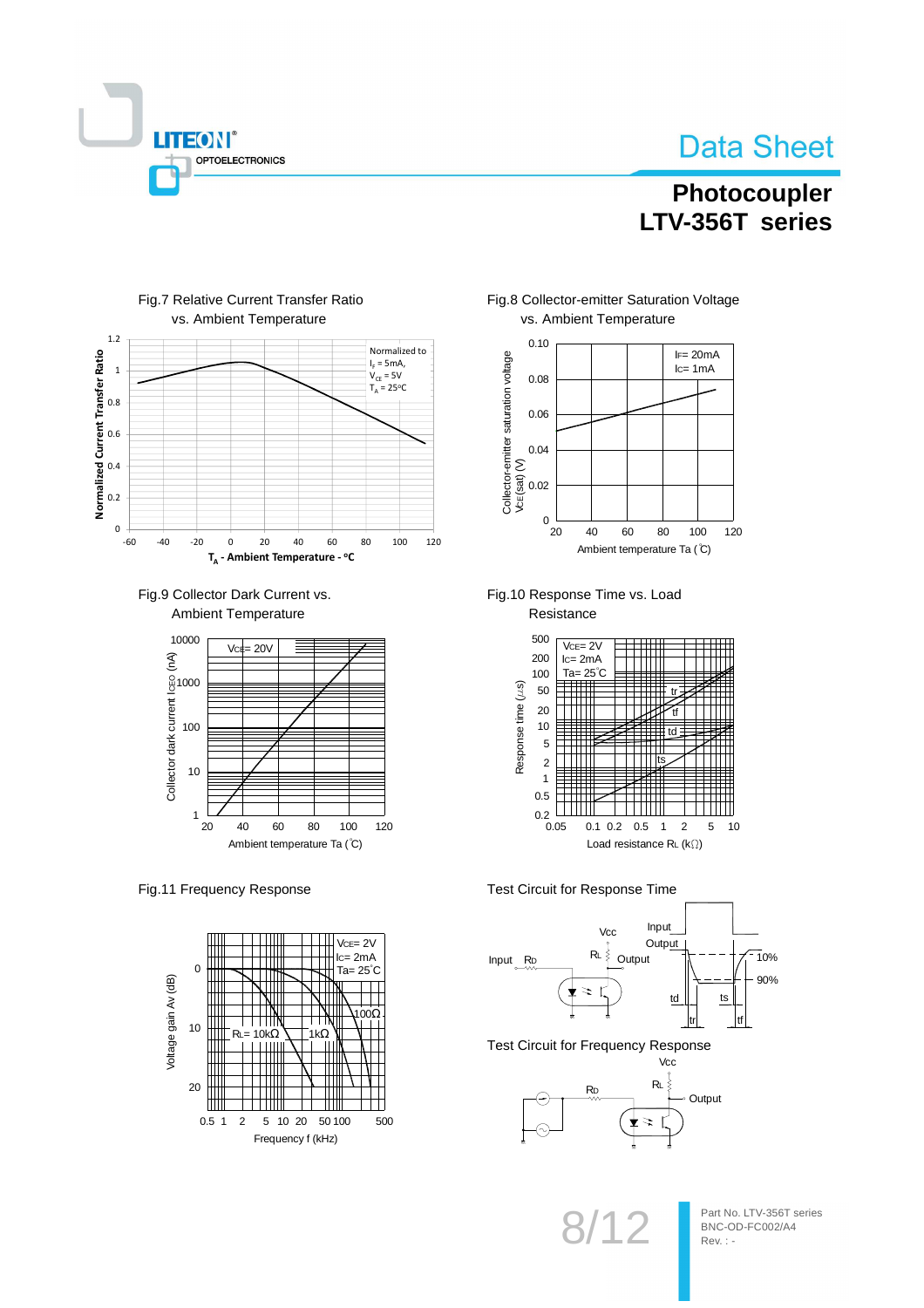

# Photocoupler LTV-356T series

## 7. TEMPERATURE PROFILE OF SOLDERING

### 7.1 IR Reflow soldering (JEDEC-STD-020C compliant)

One time soldering reflow is recommended within the condition of temperature and time profile shown below. Do not solder more than three times.

| Profile item                           | Conditions               |
|----------------------------------------|--------------------------|
| Preheat                                |                          |
| - Temperature Min (T <sub>Smin</sub> ) | $150^{\circ}$ C          |
| - Temperature Max $(T_{Smax})$         | $200^{\circ}$ C          |
| - Time (min to max) (ts)               | $90±30$ sec              |
| Soldering zone                         |                          |
| - Temperature (T <sub>1</sub> )        | $217^\circ C$            |
| - Time $(tL)$                          | $60 - 100$ sec           |
| Peak Temperature $(T_P)$               | $260^{\circ}$ C          |
| Ramp-up rate                           | $3^{\circ}$ C / sec max. |
| Ramp-down rate                         | $3 - 6^\circ$ C / sec    |



Part No. LTV-356T series BNC-OD-FC002/A4 Rev. : -

 $9'$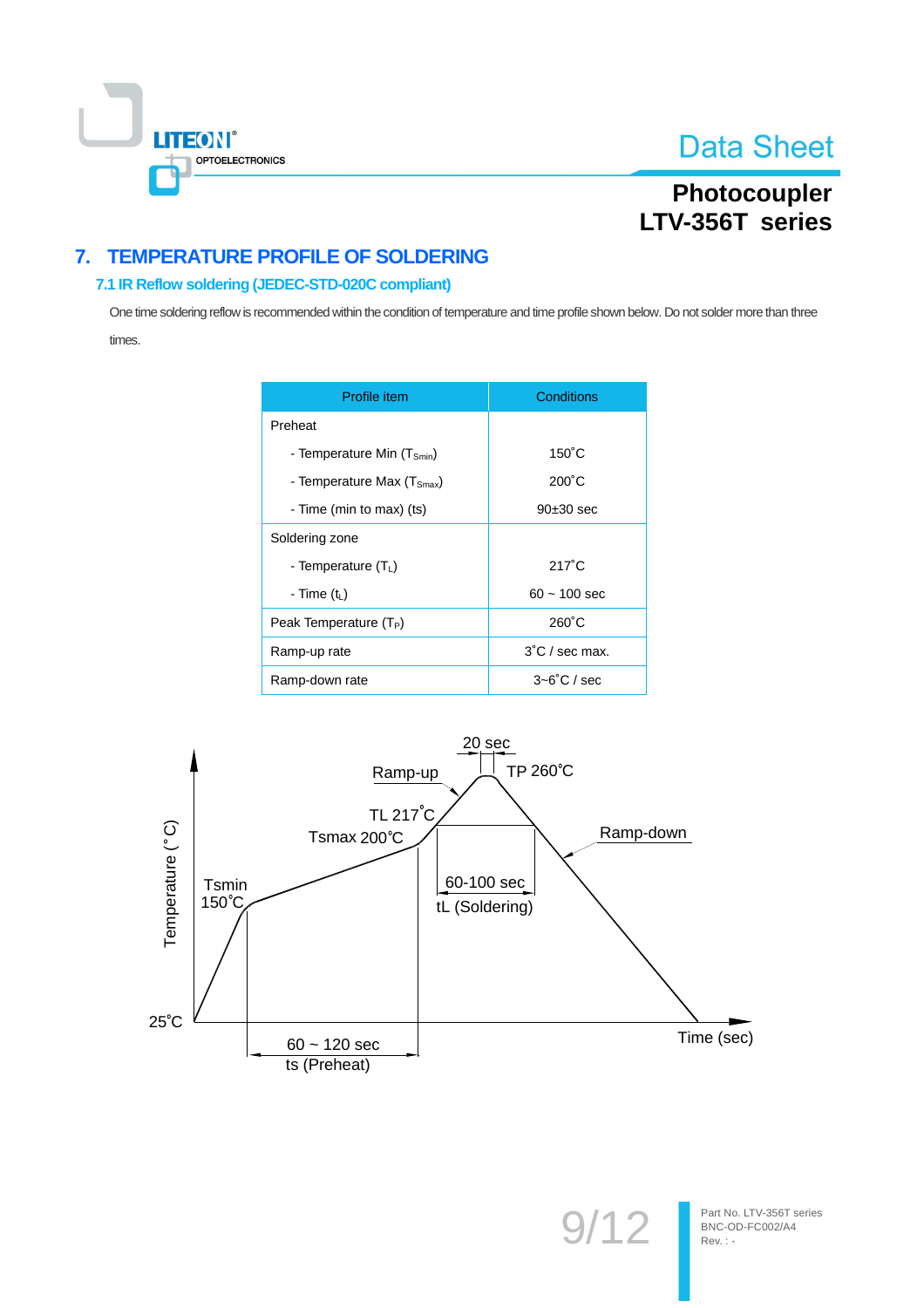

# Photocoupler LTV-356T series

#### 7.2 Wave soldering (JEDEC22A111 compliant)

One time soldering is recommended within the condition of temperature.

Temperature: 260+0/-5°C

Time: 10 sec.

Preheat temperature: 25 to 140°C

Preheat time: 30 to 80 sec.



#### 7.3 Hand soldering by soldering iron

Allow single lead soldering in every single process. One time soldering is recommended.

Temperature: 380+0/-5°C

Time: 3 sec max.

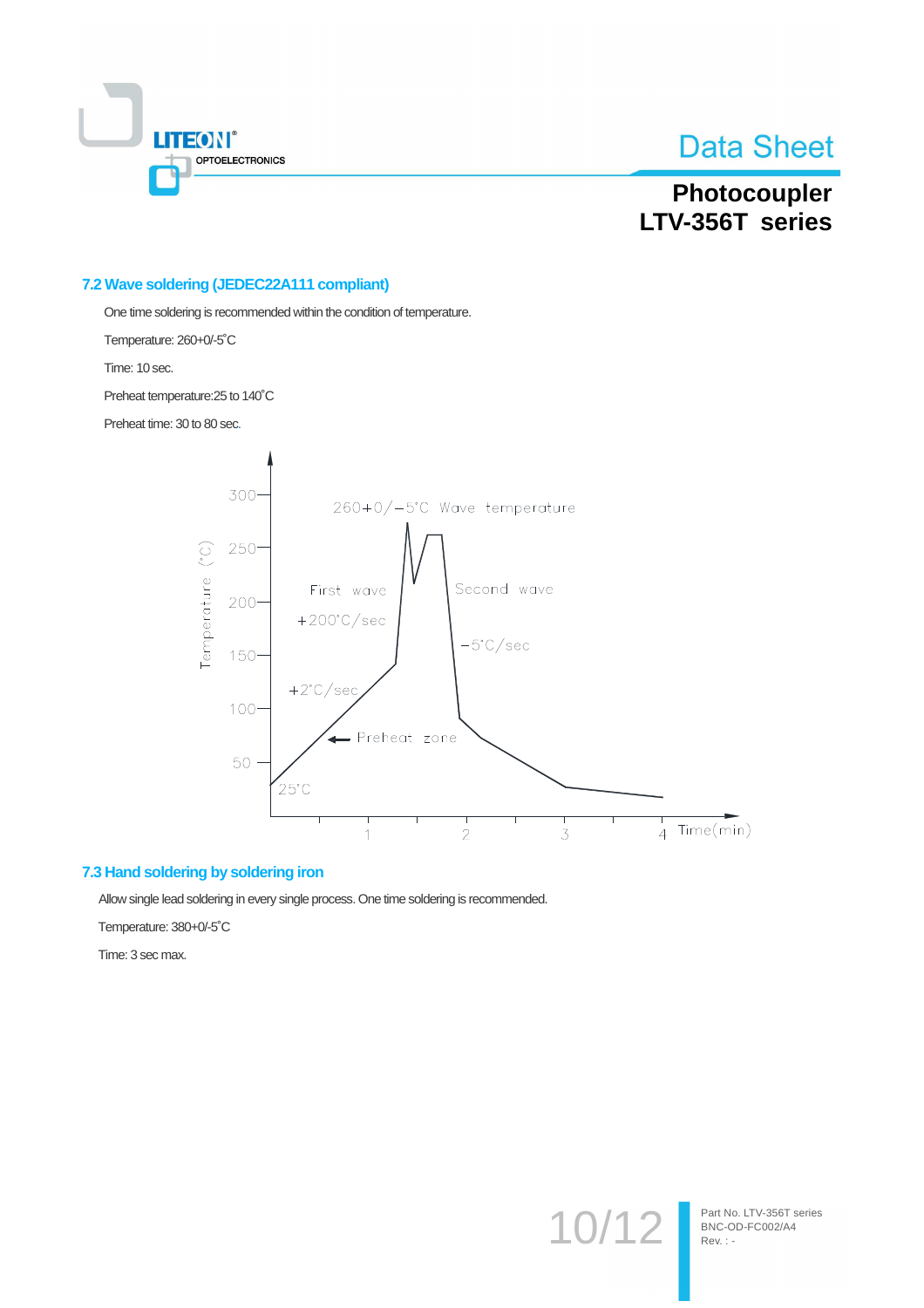



Photocoupler<br>LTV-356T series

## 8. RRECOMMENDED FOOT PRINT PATTERNS (MOUNT PAD)

Unit: mm



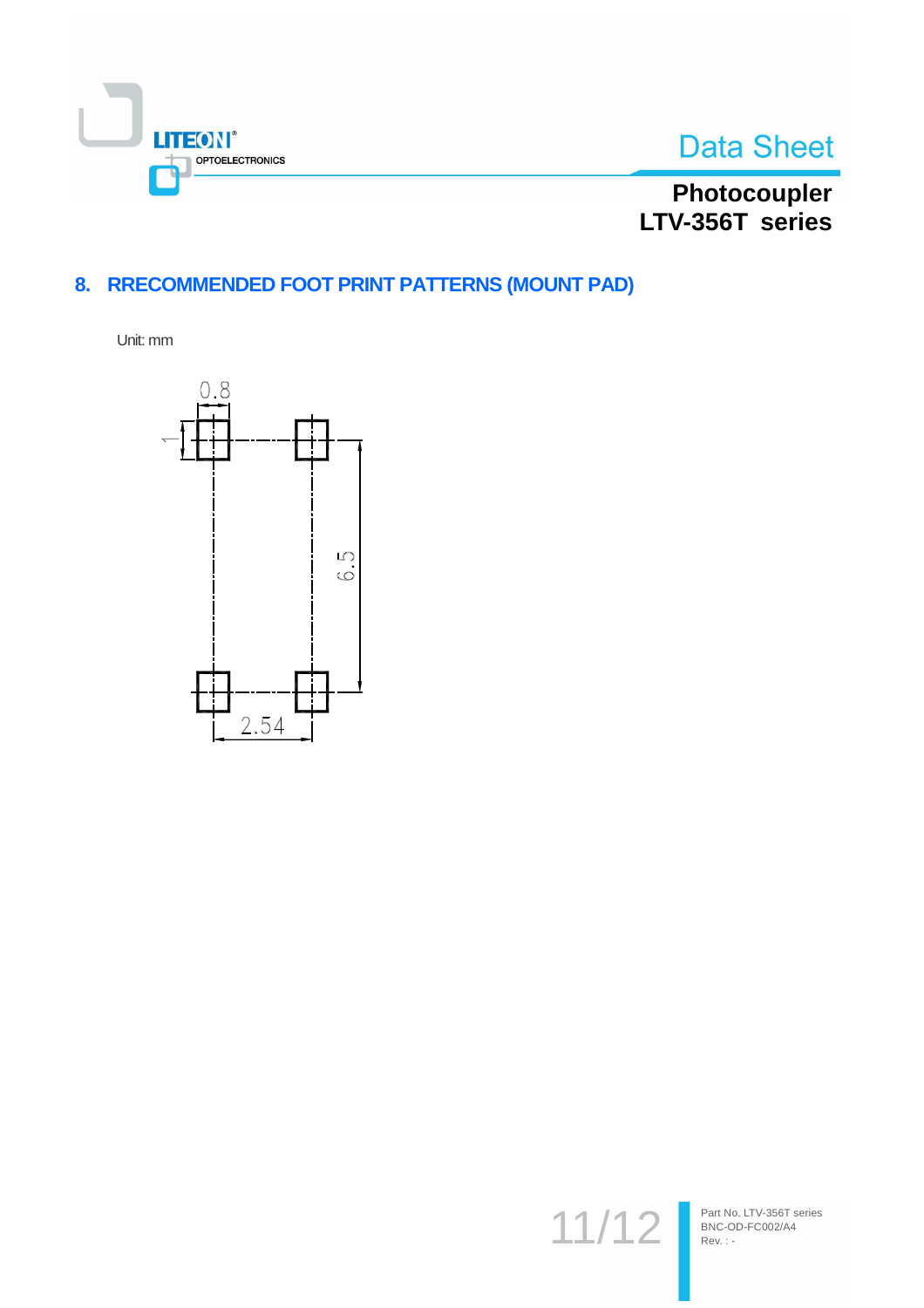

## Photocoupler LTV-356T series

## **9. NAMING RULE**



## 10. NOTES

- LiteOn is continually improving the quality, reliability, function or design and LiteOn reserves the right to make changes without further notices.
- The products shown in this publication are designed for the general use in electronic applications such as office automation equipment, communications devices, audio/visual equipment, electrical application and instrumentation.
- For equipment/devices where high reliability or safety is required, such as space applications, nuclear power control equipment, medical equipment, etc, please contact our sales representatives.
- When requiring a device for any "specific" application, please contact our sales in advice.
- $\blacksquare$ If there are any questions about the contents of this publication, please contact us at your convenience.
- The contents described herein are subject to change without prior notice.
- Immerge unit's body in solder paste is not recommended.